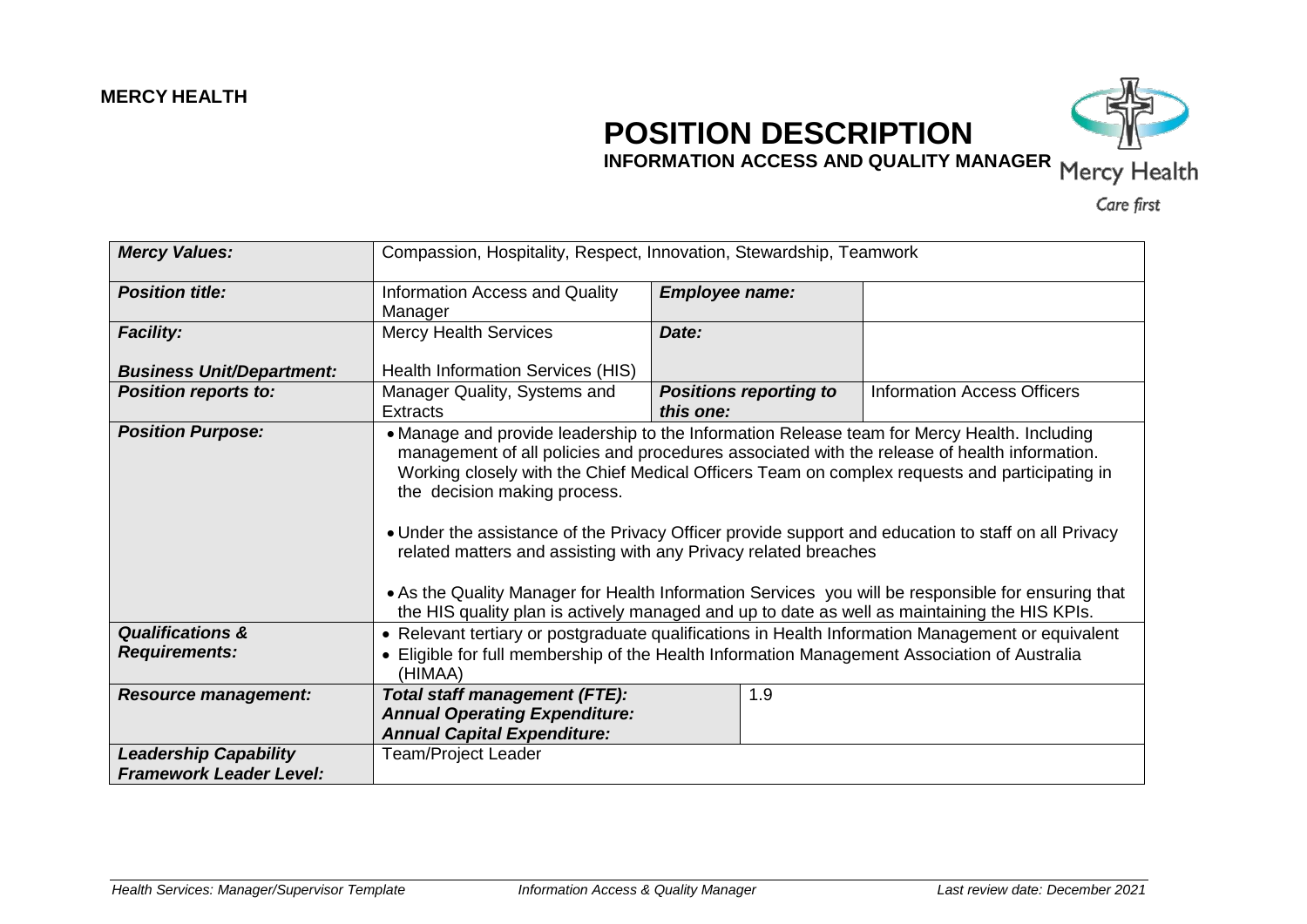|                                     | <b>Mandatory Competencies and Requirements</b>                                                                                                |
|-------------------------------------|-----------------------------------------------------------------------------------------------------------------------------------------------|
| $\bullet$                           | Comply with all mandatory organisational competencies (annual completion required)                                                            |
| $\bullet$                           | Act professionally and in accordance with the Mercy Health Code of Conduct (All Employees) and the Code of Conduct for<br>Children (VIC only) |
|                                     | Participate in annual performance development review (PDR) process (where applicable)                                                         |
| $\bullet$                           | <b>Recruitment &amp; Selection Training</b>                                                                                                   |
|                                     |                                                                                                                                               |
|                                     |                                                                                                                                               |
|                                     | <b>Personal Competencies</b>                                                                                                                  |
|                                     | Commitment to the Mercy values                                                                                                                |
|                                     | Demonstrated ability to build relationships with people at all levels                                                                         |
|                                     | Ability to manage and work as part of a team                                                                                                  |
| $\bullet$<br>$\bullet$<br>$\bullet$ | Capacity for constructive self-reflection and learning from actions and feedback                                                              |

- Demonstrated interpersonal, verbal and written communication skills
- Perform with a high level of integrity and professionalism
- Capacity for constructive self-reflection and learning from actions and feedback
- Understanding of and commitment to customer service
- Client and customer focused with a commitment to privacy and confidentiality at all times.

## *Job Competencies*

- Comply with the requirements of the annual organisational mandatory and role related competencies
- Demonstrates values and behaviours aligning with the applicable leader level in the Leadership Capability Framework
- Demonstrated understanding of quality improvement principles and accreditation processes.
- Demonstrated ability to understand system structure and identify data discrepancies
- Comprehensive knowledge of FOI (Freedom of Information, ROI (Release of Information) and Privacy legislation
- Demonstrated understanding of mandatory reporting processes, medical record management and related standards and legislation
- Ability to liaise with all levels of clinical and non-clinical staff in relation to Health Information Services matters

 IT application experience, including Microsoft Office suite experience and exposure to the Patient & Client Management System (PCMS) or ability to pick up in-house systems quickly

## *Job Specific Requirements*

| <b>Key Result Areas</b>                  | <b>Key Activities</b>                                                                                                                                                     | <b>Standard Measures</b>                                                                                                                                                       |
|------------------------------------------|---------------------------------------------------------------------------------------------------------------------------------------------------------------------------|--------------------------------------------------------------------------------------------------------------------------------------------------------------------------------|
| <b>Information Release</b><br>capability | • Managment of the Information Access<br>Officers, including performance<br>development<br>• Ensure Mercy Health adhere to privacy<br>policies, procedures, standards and | • Works collaboratively with the Manager HIS<br>WMH and Manager HIS MHW to support the<br>provision of an effective and efficient<br>Freedom of Information service and ensure |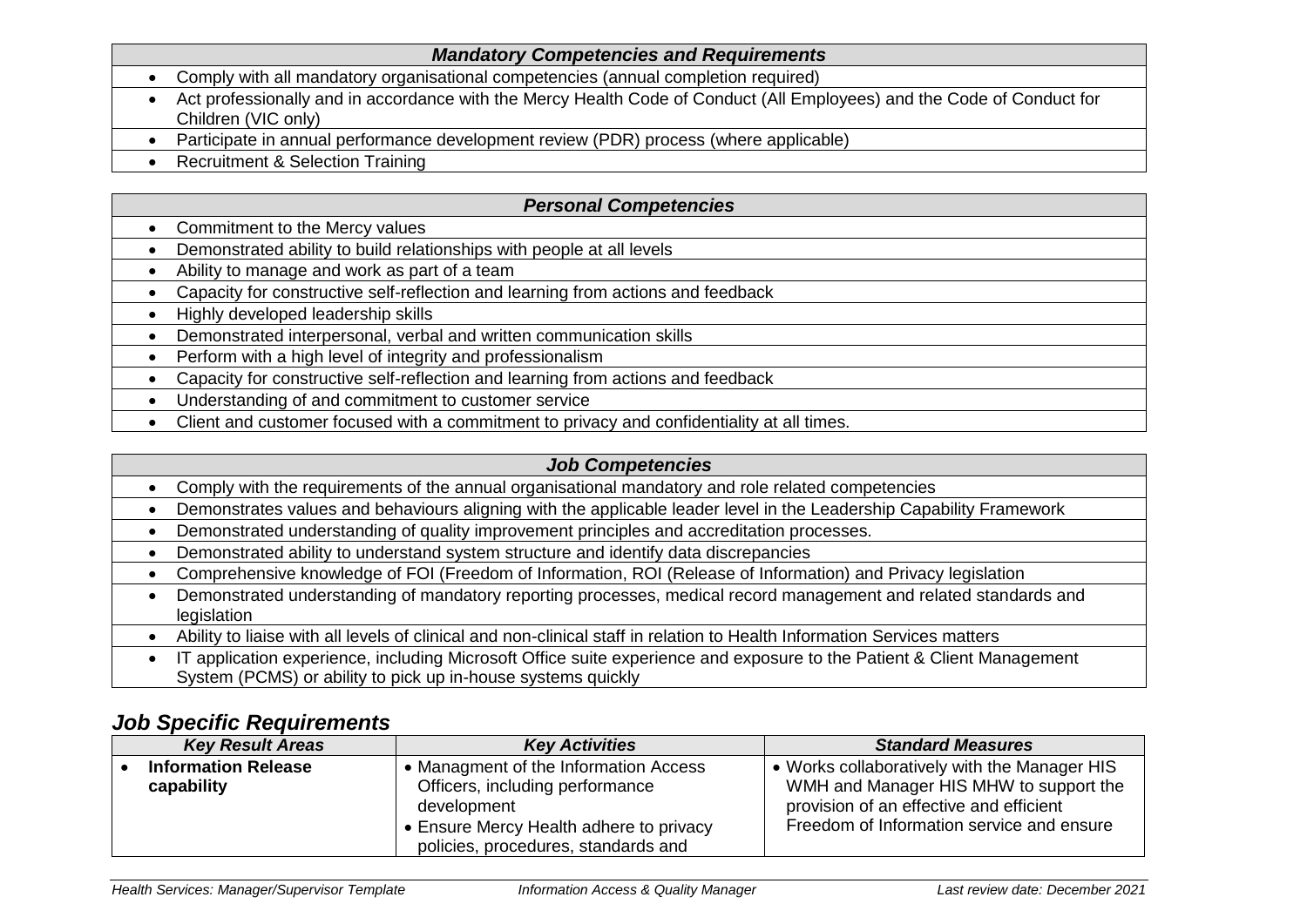| <b>Key Result Areas</b>           | <b>Key Activities</b>                                                                                                                                                                                                                                                                                                                                                                                                                                                                                                                                                                                                                                                                                                                                                                                                                                                                                                                                                                                                                                                                                                                                                                                                                                                                              | <b>Standard Measures</b>                                                                                                                                                                                                                |  |
|-----------------------------------|----------------------------------------------------------------------------------------------------------------------------------------------------------------------------------------------------------------------------------------------------------------------------------------------------------------------------------------------------------------------------------------------------------------------------------------------------------------------------------------------------------------------------------------------------------------------------------------------------------------------------------------------------------------------------------------------------------------------------------------------------------------------------------------------------------------------------------------------------------------------------------------------------------------------------------------------------------------------------------------------------------------------------------------------------------------------------------------------------------------------------------------------------------------------------------------------------------------------------------------------------------------------------------------------------|-----------------------------------------------------------------------------------------------------------------------------------------------------------------------------------------------------------------------------------------|--|
|                                   | legislation to the role such as FOI Act and<br><b>Health Records Act</b><br>• Understand current privacy legislation<br>• Assist the privacy officer in reviewing and<br>responding to privacy breaches<br>• Provide on-going education to staff around<br>privacy<br>• Participate in the Decision making process<br>• Manage all processes related to subpoenas,<br>FOI, ROI, FVISS / CISS requests<br>• Responding to all OVIC requests<br>• Provide ongoing support in relation to<br>information access and Freedom of<br>Information<br>• Ensure all reporting requirements and<br>timeframes relating to Freedom of<br>Information are met including the MHVL FOI<br>Annual Report.<br>• Oversee and co-ordinate the FOI sharepoint<br>ensuring relevant stastics and KPIs are<br>entered and escalating any issues.<br>• Ensure policies and procedures relating to<br>freedom of information, information access<br>and confidentiality are up to date and<br>consistant across the organisation.<br>• Maintain an up to date knowledge of<br>relevant legislation and government<br>initiatives on freedom of information, medico<br>legal, confidentiality and information<br>security.<br>• Support the education staff in relation to<br>privacy, confidentiality, information access | that all relevant obligations and reporting<br>requirements are met.<br>• Provide advice on relevant legislation and<br>government initiatives on freedom of<br>information, medico legal, confidentiality and<br>information security. |  |
|                                   | and information security                                                                                                                                                                                                                                                                                                                                                                                                                                                                                                                                                                                                                                                                                                                                                                                                                                                                                                                                                                                                                                                                                                                                                                                                                                                                           |                                                                                                                                                                                                                                         |  |
| <b>Quality Manager capability</b> | • Co-ordination of quality activities for Health<br>Information Services including the<br>development and management of the HIS<br>audit and quality plan and<br>scheduleparticipation in accreditation<br>prepartion and helping to ensure all relevant<br>legislative and reporting requirements are<br>met                                                                                                                                                                                                                                                                                                                                                                                                                                                                                                                                                                                                                                                                                                                                                                                                                                                                                                                                                                                      | • All Health Information Services audits are<br>completed on time and to a high quality.<br>• Oversees and coordinates reporting, data<br>error corrections and dataset reconciliation for<br>allocated data extracts                   |  |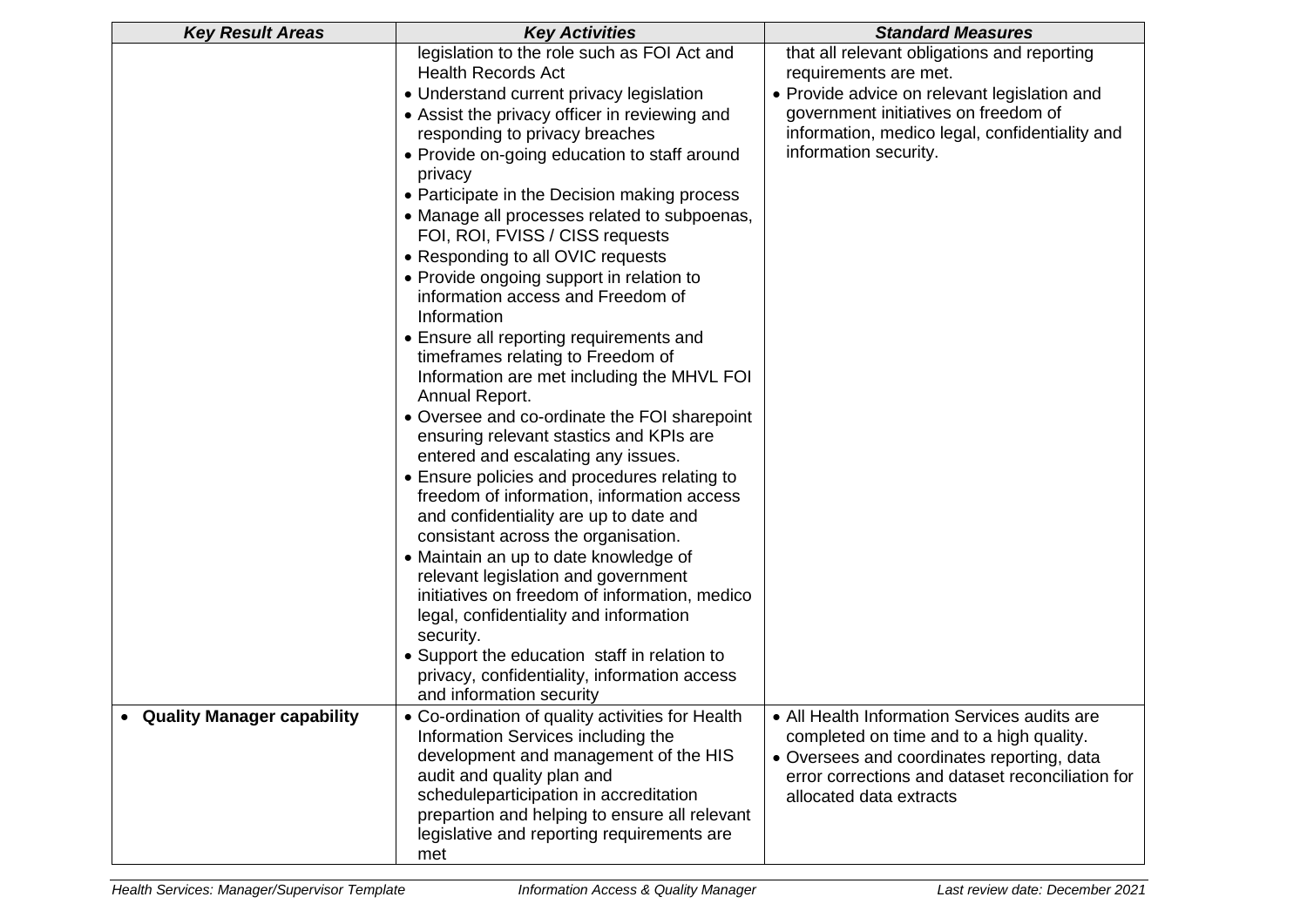| <b>Key Result Areas</b><br><b>Key Activities</b>                                            |                                                                                                                                                                                                                                                                                                                                                                                                                                                                                                                                                                                                                                                                                                                                                                                                                                                                                                                                                                                                                                                                                                                                                         | <b>Standard Measures</b>                                                                                                                                                                                                                                                                                                                                                                                                                                                                           |  |  |
|---------------------------------------------------------------------------------------------|---------------------------------------------------------------------------------------------------------------------------------------------------------------------------------------------------------------------------------------------------------------------------------------------------------------------------------------------------------------------------------------------------------------------------------------------------------------------------------------------------------------------------------------------------------------------------------------------------------------------------------------------------------------------------------------------------------------------------------------------------------------------------------------------------------------------------------------------------------------------------------------------------------------------------------------------------------------------------------------------------------------------------------------------------------------------------------------------------------------------------------------------------------|----------------------------------------------------------------------------------------------------------------------------------------------------------------------------------------------------------------------------------------------------------------------------------------------------------------------------------------------------------------------------------------------------------------------------------------------------------------------------------------------------|--|--|
|                                                                                             | • Provide support and advice to HIS staff on<br>internal and external audits pertaining to HIS<br>functions including VAED, VEMD, ESIS,<br>record management, privacy and security<br>and clinical applications.<br>• Co ordinate and manage the Health<br><b>Information Management Student</b><br>placements with La Trobe University<br>• Perform allocated audits and quality<br>activities<br>• Track and monitor relevant audit activities.<br>• Review HIS audits to ensure they met<br>relevant requirements, end user needs and<br>support service improvements.<br>• Feedback relevant audit results to<br>stakeholders and follow-up audit actions,<br>working closely with HIS Managers to<br>ensure compliance is met<br>• Support HIS staff in completion of audits<br>viathe electronic auditing platform "MARS"<br>• Oversee and coordinate the reporting and<br>submission of allocated data extracts<br>including birth outcomes to the Victorian<br>Perinatal Data Collection (VPDC) and<br>Consultative Council on Obstetric &<br>Pediatric Mortality and Morbidity (CCOPMM)<br>and Victorian Audit of Surgical Mortality<br>(VASM) |                                                                                                                                                                                                                                                                                                                                                                                                                                                                                                    |  |  |
| • Contributes to an effective<br><b>Health Information Service for</b><br>the organisation. | • Support departmental and program<br>objectives in line with the organisations<br>strategic framework<br>• Assists with the reporting and benchmarking<br>relevant Key Performance Indicators (KPIs)<br>to monitor service and performance levels<br>• Contributes to the development and<br>production of reports that are meaningful to<br>performance monitoring and service<br>improvement<br>• Monitor and report compliance with relevant<br>statutory, regulatory and health service<br>governance requirements.                                                                                                                                                                                                                                                                                                                                                                                                                                                                                                                                                                                                                                | • Contributes to Health Information Services<br>meeting its Key Performance Indicators and<br>stakeholder obligations.<br>• All Health Information Services activity is<br>delivered in compliance with health service,<br>legislative, national standards and<br>government requirements.<br>· Policies and procedures are kept relevant, up<br>to date and consistant across sites.<br>• Attends and contributes to accreditation and<br>standards working groups and committees as<br>required. |  |  |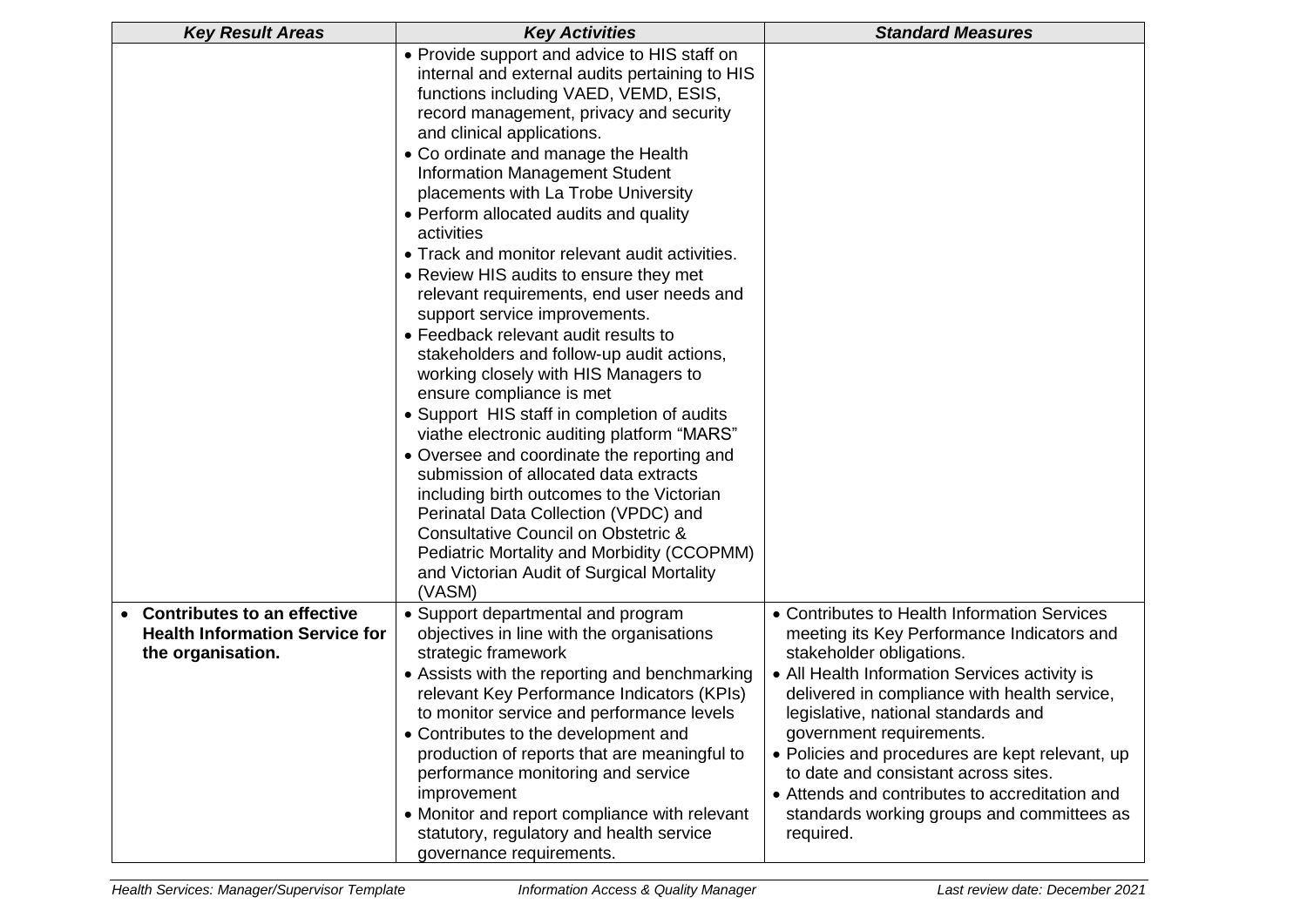| <b>Key Result Areas</b>                                                 | <b>Key Activities</b>                                                                                                                                                                                                                                                                                                                                                                                                                                                                                | <b>Standard Measures</b>                                                                                                                                                                                                                                                                                                                                        |  |
|-------------------------------------------------------------------------|------------------------------------------------------------------------------------------------------------------------------------------------------------------------------------------------------------------------------------------------------------------------------------------------------------------------------------------------------------------------------------------------------------------------------------------------------------------------------------------------------|-----------------------------------------------------------------------------------------------------------------------------------------------------------------------------------------------------------------------------------------------------------------------------------------------------------------------------------------------------------------|--|
|                                                                         | • Contribute to the timely investigation and<br>resolution of riskman and VHIMs incidents<br>and staff and consumer feedback and<br>complaints<br>• Ensure confidentiality and privacy of health<br>records and patient information is<br>maintained at all times<br>• Contribute to the development and review of<br>policies and procedures.<br>• Actively contribute to the achievement of<br>accreditation especially in relation to health<br>information management standards and<br>criteria. | • Assists in the completion of activities and the<br>compilation of evidence to achieve<br>accreditation.<br>• Is flexible and willing to assist other team<br>members to achieve department objectives<br>and deadlines<br>• Attend and work at multiple sites as needed.                                                                                      |  |
| <b>Engagement with Internal and</b><br><b>External Stakeholders</b>     | • Ensure professional working relationships<br>and effective communication with all internal<br>and external stakeholders<br>• Attends regular team meetings and provides<br>feedback and contributions to discussions.<br>• Provide information and support to the<br>organisation in particular senior<br>management in relation to Health<br>Information                                                                                                                                          | • Effective lines of communication are<br>maintained both internally and externally.<br>• Actively stays engaged and informed of<br>service needs and any planned changes<br>• Influences and drives positive change<br>amongst diverse groups of stakeholders<br>• Attends and contributes to relevant meetings,<br>working groups and committees as required. |  |
| <b>Change Management and</b><br>$\bullet$<br><b>Service Improvement</b> | • Participate and contribute to service<br>improvement projects aimed at improving<br>HIS service, systems and procedures<br>• Work towards better internal and external<br>HIS customer service.<br>• Contribute to the HIS Service Improvement<br>plan and document all quality improvement<br>activitities.<br>• Contribute to relevant HIS and organisation<br>projects as required.                                                                                                             | • Supports procedural and workflow changes to<br>improve service quality and operational<br>efficiency                                                                                                                                                                                                                                                          |  |
| <b>Training, Education and</b><br><b>Professional development</b>       | • Support the production, implementation and<br>management of staff education and training<br>relevant to the role and responsibilities<br>• Contribute to the supervision of university<br>and work experience students<br>• Attend conferences, workshops, seminars<br>and meetings as required.                                                                                                                                                                                                   | • Completes all mandatory training<br>• Participates in performance review and<br>professional development activities.<br>• Develops and maintains own professional<br>knowledge and education.                                                                                                                                                                 |  |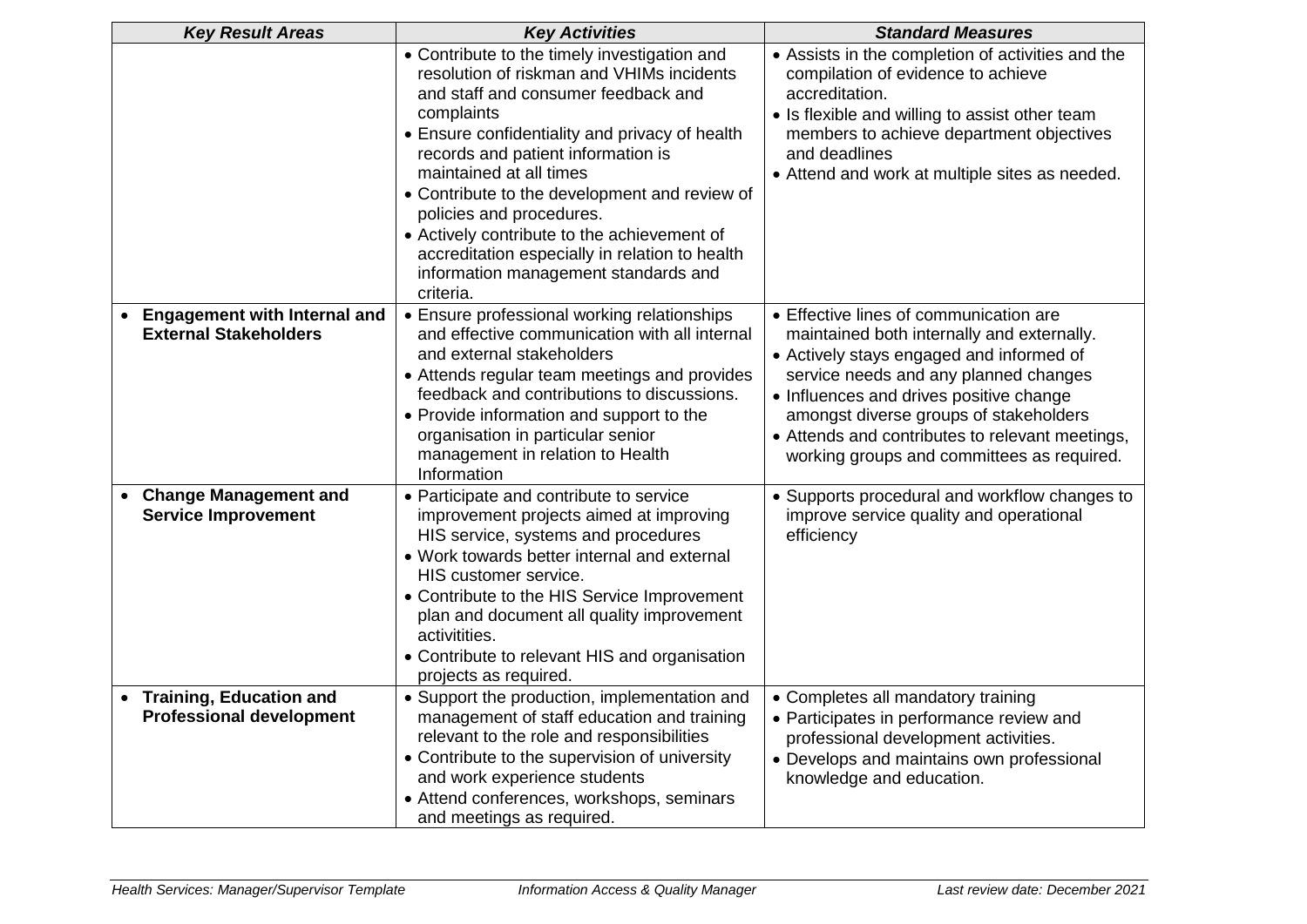| <b>Key Result Areas</b>                                                                                                                     | <b>Key Activities</b>                                                                                                                                                                                                                                                                                                                                                                                                                                                                                                                                                                                                                                                                                            | <b>Standard Measures</b>                                                                                                                                                                                                                                                                                                                                                                                                                                                                                                                                                                                                                                                                     |
|---------------------------------------------------------------------------------------------------------------------------------------------|------------------------------------------------------------------------------------------------------------------------------------------------------------------------------------------------------------------------------------------------------------------------------------------------------------------------------------------------------------------------------------------------------------------------------------------------------------------------------------------------------------------------------------------------------------------------------------------------------------------------------------------------------------------------------------------------------------------|----------------------------------------------------------------------------------------------------------------------------------------------------------------------------------------------------------------------------------------------------------------------------------------------------------------------------------------------------------------------------------------------------------------------------------------------------------------------------------------------------------------------------------------------------------------------------------------------------------------------------------------------------------------------------------------------|
| <b>Demonstrates and upholds</b><br>the Values and Mission of<br><b>Mercy Health.</b>                                                        | • Ensure the values of Mercy Health are<br>incorporated into daily work practices for all<br>staff.                                                                                                                                                                                                                                                                                                                                                                                                                                                                                                                                                                                                              | • Shows compassion and provides support to<br>staff and customers.<br>• Consistently shows respect and values each<br>person's dignity.<br>• Seeks opportunities to be innovative for<br>improvement.<br>• Communicates openly and honestly as an<br>effective member of the leadership team.<br>• Participates in Formation Opportunities<br>• Establishes processes for staff to attend<br><b>Formation Opportunities</b>                                                                                                                                                                                                                                                                  |
| Demonstrates leadership in<br>the area of safety, quality &<br>risk and contributes to<br>organisational quality and<br>safety initiatives. | • Maintain a safe and mentally healthy<br>environment for patients/self/colleagues and<br>members of the public<br>• Maintain the safety of children and<br>vulnerable people by acting in accordance<br>with all child and vulnerable people related<br>policies, procedures and regulations<br>• Escalate concerns regarding safety, quality<br>& risk if/where they are outside of delegated<br>authority<br>• Implement and participate in evaluation and<br>continuous improvement and clinical<br>indicator processes<br>• Demonstrate and champion the principles of<br><b>Person Centred Care:</b><br>o Respect & Dignity<br><b>Information Sharing</b><br>0<br>Participation<br>o<br>Collaboration<br>O | • Risk assessments completed and controls<br>implemented.<br>• Incident/s reported as soon as practicable.<br>• Undertake incident investigations.<br>• Injured employees are managed within<br>Guidelines.<br>• Ensure all staff are aware of and have been<br>appropriately orientated, including any<br>relevant local and/or organization orientation<br>training<br>• Ensure staff maintain compliance with<br>relevant mandatory training Accreditation<br>outcomes.<br>• Evidence of satisfactory patient survey and<br>experience result<br>• Participate in implementation and delivery of<br>annual quality plan and business plan.<br>Achieves positive engagement survey results |
| Communication                                                                                                                               | • Ensure effective lines of communication are<br>maintained both internally and externally<br>• Share and disseminate organisational<br>messaging to the workforce, including from<br>appropriate management forums<br>• Share resources and relevant information<br>with colleagues to maximise productivity                                                                                                                                                                                                                                                                                                                                                                                                    | • Staff are well informed and updated<br>• Evidence of a culture with open and<br>transparent communication<br>• Achieves positive engagement survey results                                                                                                                                                                                                                                                                                                                                                                                                                                                                                                                                 |

## *Mercy Health Requirements*